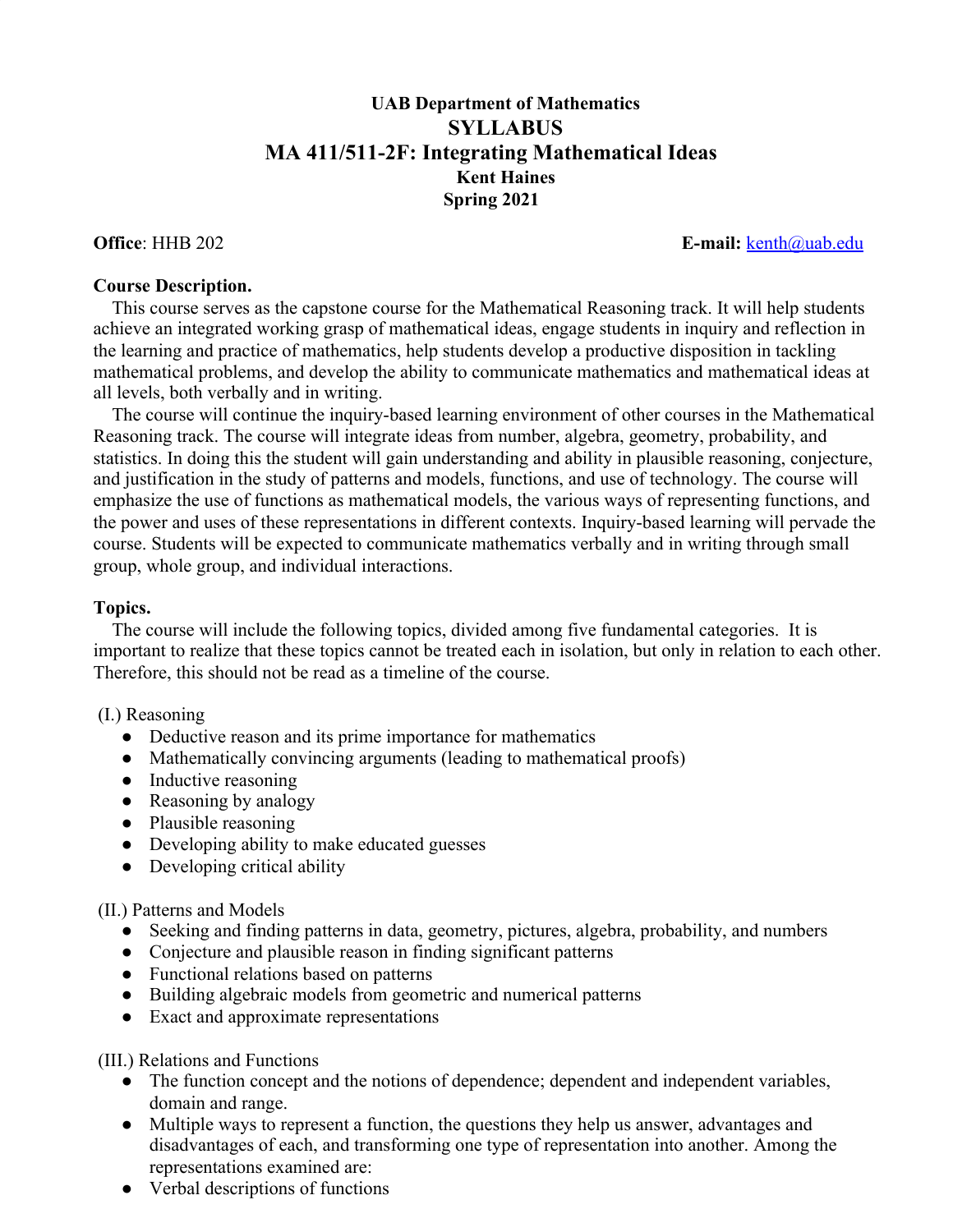- Graphical representations
- Numerical/tabular data
- Algebraic representations (mathematical formulas)
	- o Functional notation and its uses
	- o Discrete and continuous variables
	- o Continuous and discontinuous functions
	- o Piecewise defined functions
	- o Comparison of functions
	- o Slope and rate of change
	- o Transformations and combinations of functions
	- o Special types of functions, with practical, everyday examples of each:
- Linear functions, slope and intercept (extensive and varied approaches to these, with many examples of sources)
- Piecewise linear functions
- Quadratic functions
- Higher order polynomial functions
- Rational functions
- Exponential and logarithmic functions
- Trigonometric functions and periodic or repetitive phenomena or behavior
- Functions not fitting into any standard mathematical category, and how to deal with them

(IV.) Communication: Writing and Speaking

- Communication of mathematics verbally and in writing
- Mathematics is not just a collection of techniques, but is a structured body of knowledge essential to the modern community and to science
- Writing is essential to mathematics, in proofs, explanations, descriptions, and in communication to others (e.g., teaching) and to ourselves
- "If you can't explain it, you don't fully understand it"

**Prerequisites.** You are expected to have taken MA 125, MA 313, and at least one of MA 314, 315, 316, or 317. If you do not meet these prerequisites, please see the instructor before continuing.

**Course Structure.** This is not a lecture course, but a hands-on course. Evaluation of student performance will be consistent with this approach.

**Portfolio.** Students will maintain a portfolio of all work done in the course. At the end of the semester, selections will be made from this portfolio and evaluated.

**Course Grades:** Students earn their grade in the course through evaluation of their work and class participation. Course grade is determined by overall average of grades earned weighted as follows, on scale: 90-100=A, 80-89=B, 65-79=C, 50-64=D, and below 50 is F.